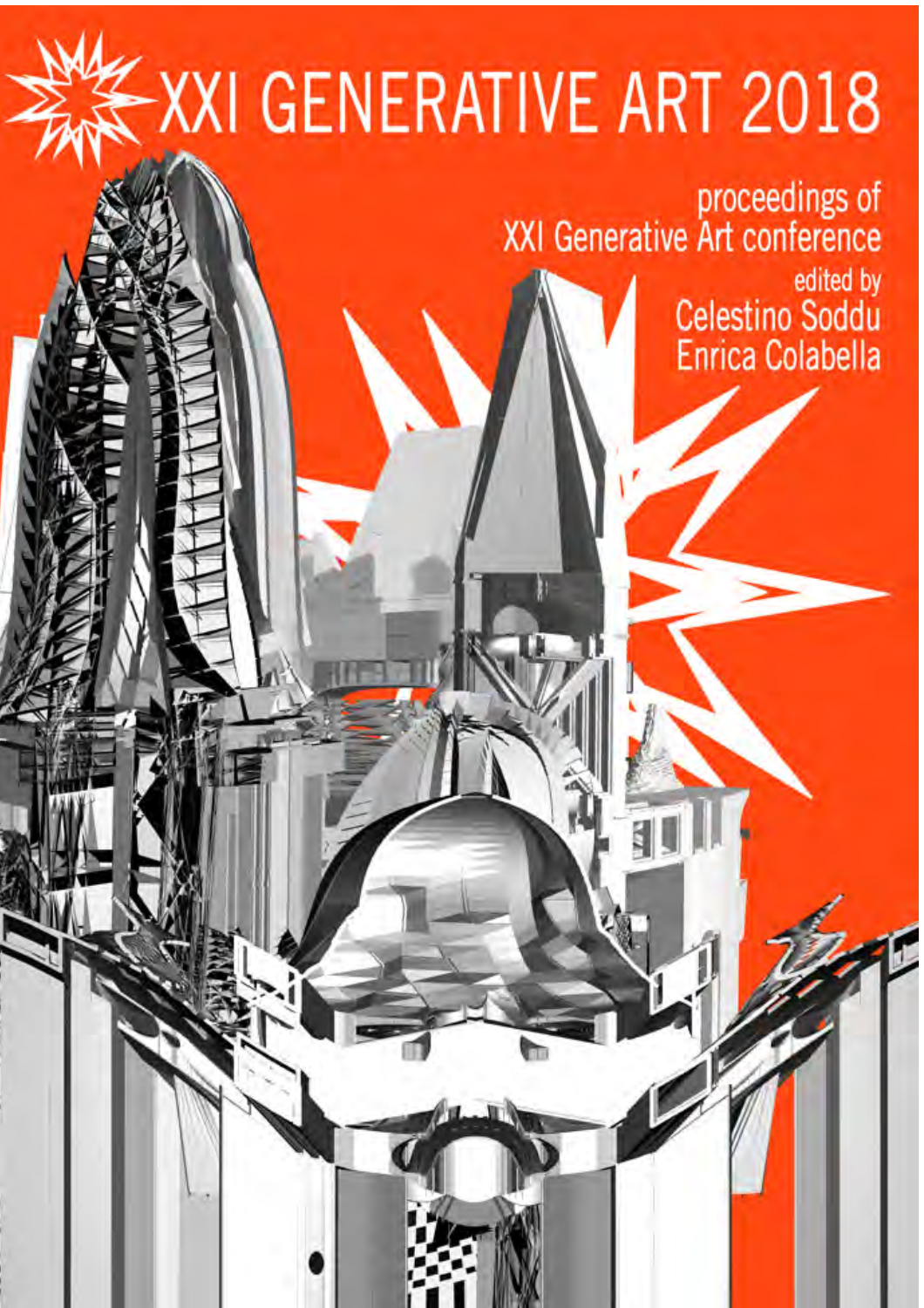

## **GENERATIVE ART 2018**

**GA2018, XXI Annual International Conference** 

*Italy, 18, 19, 20 Dec. 2018, at the Museo di Storia Naturale di Verona* 

*Proceedings* 

*Edited by Celestino Soddu and Enrica Colabella* 

*Generative Design Lab, Politecnico di Milano University, Italy Argenia Association, Roma, Italy*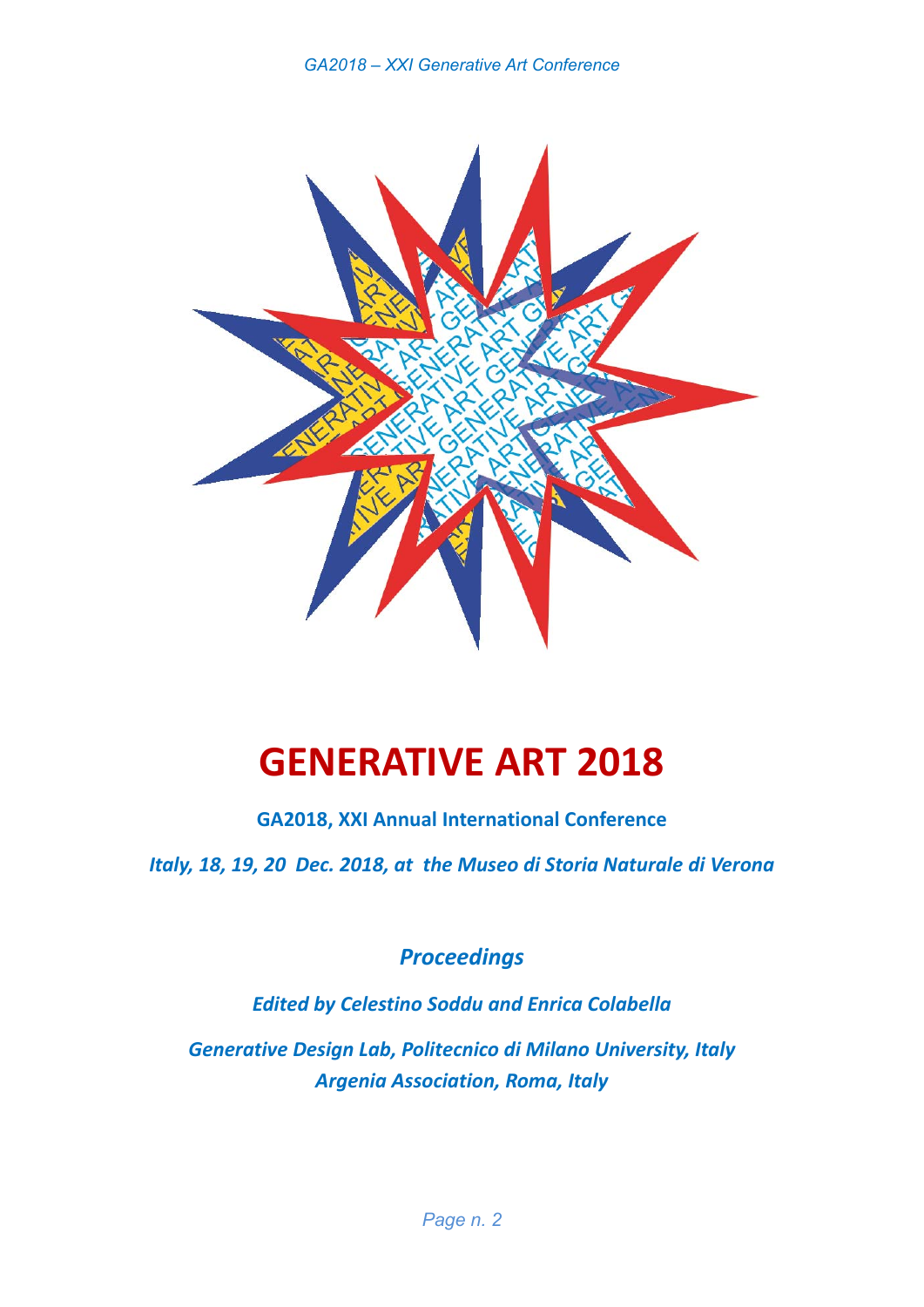*The book contains the abstracts of papers, installations, artworks and live performances presented at XXI Generative Art conference in Verona, Italy.* 

*The full texts are in the attached dvd.* 

**In the cover a sequence of sections of generated architectures made by Celestino Soddu Interpreting the Italian tradition** 

*Printed in Milan the 12 December 2018* 

 $\_$  , and the set of the set of the set of the set of the set of the set of the set of the set of the set of the set of the set of the set of the set of the set of the set of the set of the set of the set of the set of th

*Domus Argenia Publisher* 

 *ISBN 978‐88‐96610‐34‐3*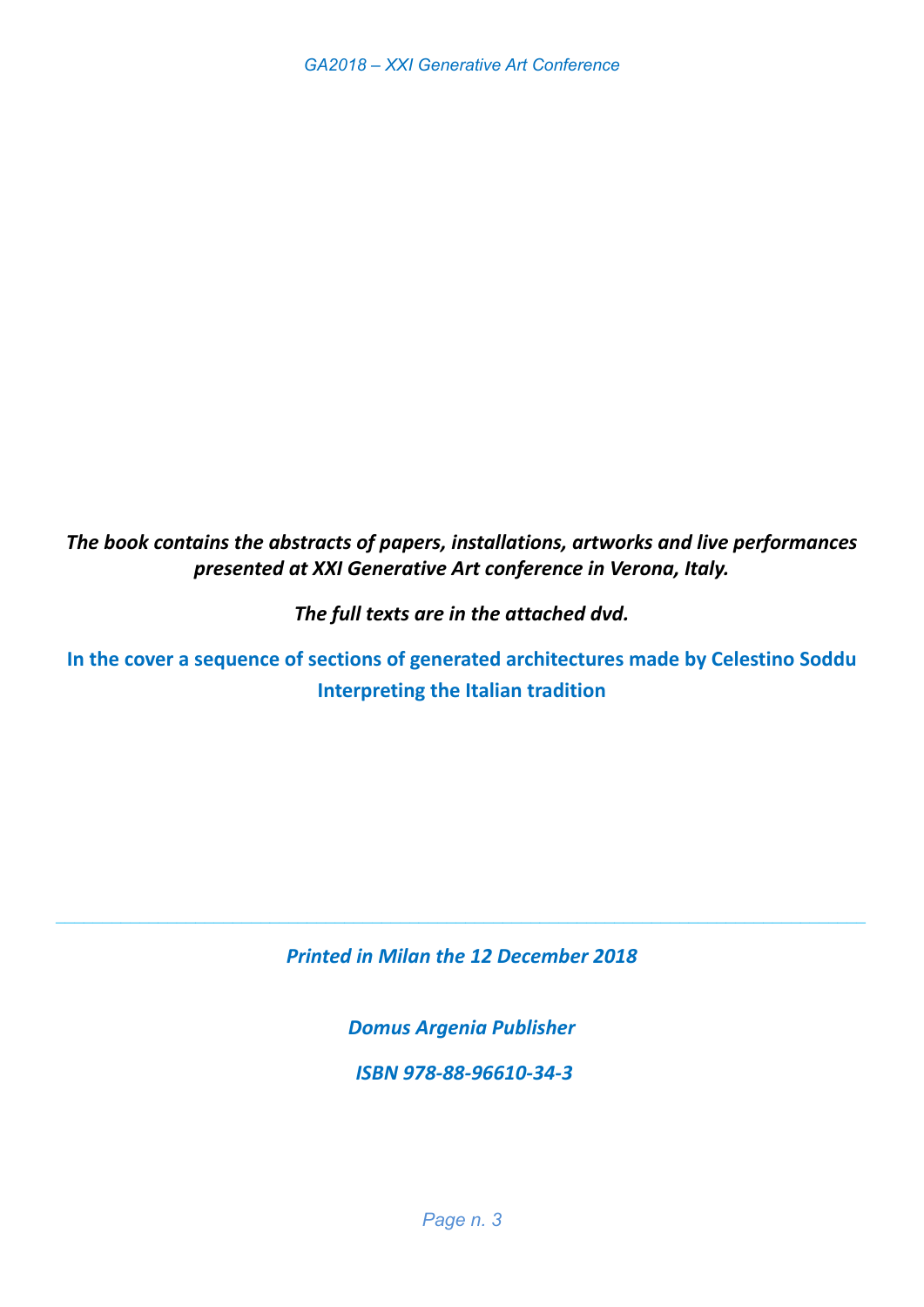page 12 OPENING

PAPERS

page 15 *Agnieszka Mars, Natalia Olszewska, Ewa Grabska*  Poland, Jagiellonian University, Department of Physics, Astronomy and Applied Computer Science **Dream-Inspired Dynamic Graphics** 

Page 24 *Alan Dunning*  Canada, University of Calgary, Department of Art **The Labouring Machine –Through Repetition Towards Autonomy** 

page 36 *Andrea Wollensak, Brett Terry. Bridget Baird, Judith Goldman*  USA, Connecticut College, Independent Scholar/Composer, University of Buffalo **Open Waters [Northwest Passage And Polar Sea]** 

page 45 *Barbara Predan*  Slovenia, University of Ljubljana, Academy of Fine Arts and Design, Department of Industrial Design and Applied Arts **Fleeting Impressions of The Individual** 

page 59 *Barbara Strug, Grażyna Ślusarczyk, Ewa Grabska*  Poland, Jagiellonian University, Department of Physics, Astronomy and Applied Computer Science **Using Graph Grammars For Generative Process Recreating Warsaw'S Traditional Floor Tiling** 

page 68 *Celestino Soddu*  Italy, Argenia Association, Generative Design Lab, Politecnico di Milano University **AI Organic Complexity in Generative Art** 

page 80 *Christopher Fry*  UK, University of Westminster, Westminster School of Art, College of Design, Creative and Digital Industries

**Enchanting Algorithms: How The Reception of Generative Artworks Is Shaped By The Audience's Understanding of The Experience**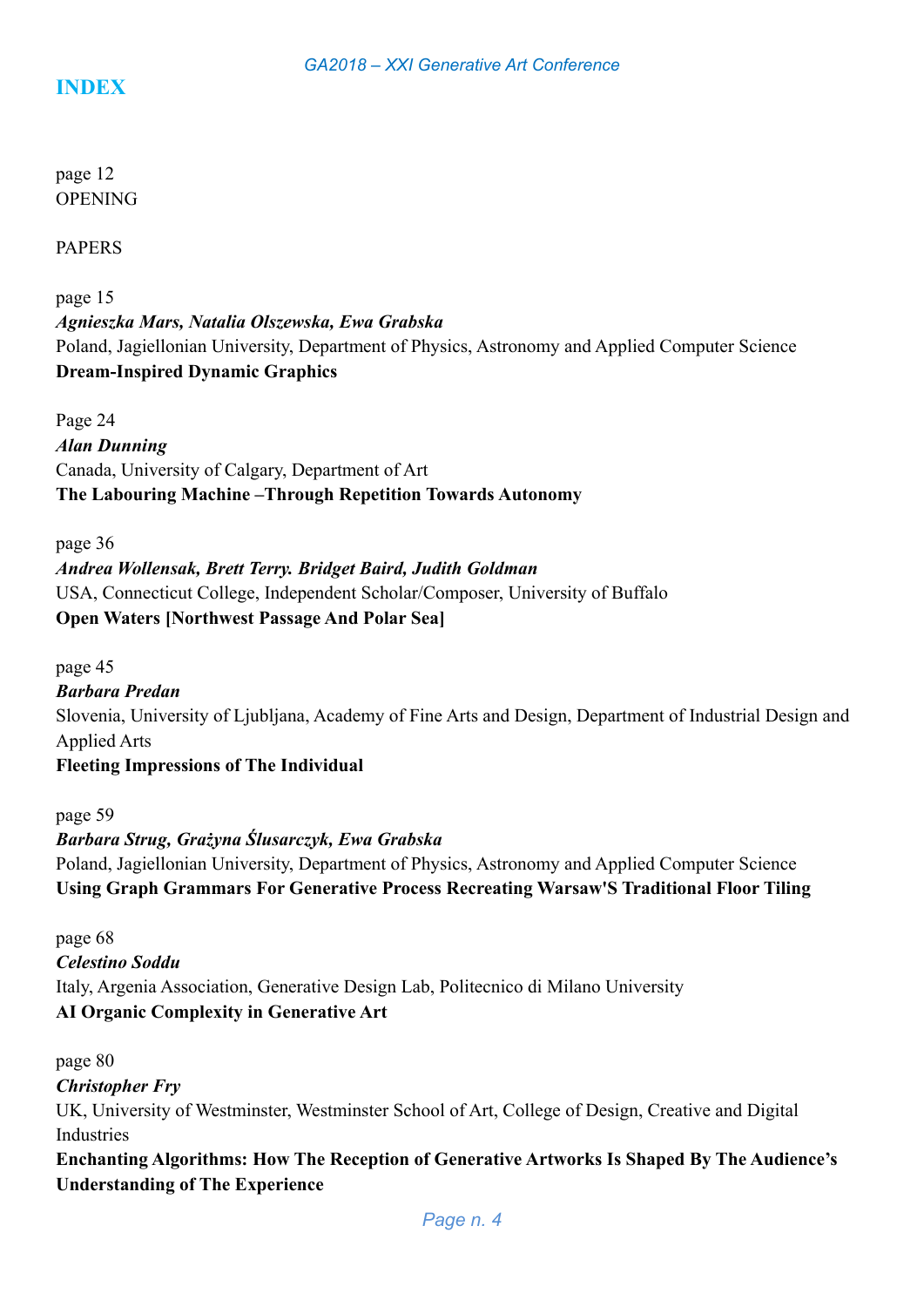page 93

*Daniel Bisig, Martin Neukom, Philippe Kocher* 

Switzerland, Zurich University of the Arts, Institute for Computer Music and Sound Technology **Watchers – Directionality as Metaphor for Interaction with a Generative Installation** 

page 106 *Derya Güleç Özer*  Turkey, Yildiz Technical University, Department of Architecture **Architectural Design Supported With Agent Based Design Systems: Case Of A Psychiatric Hospital** 

Page117 *Dimitris Gourdoukis*  Greece, Aristotle University of Thessaloniki, School of Architecture **Against the Standards. Generative Architectural Details** 

Page128 *Enrica Colabella*  Italy, Argenia Association, Generative Design Lab, Politecnico di Milano University **Generative Art** *Meta***Language** 

page 141

*Ferhan Kiziltepe, Ayşe Kiziltepe*  Turkey, Eskişehir Technical University- Faculty of Architecture and Design, Anadolu University **A Brief Essay On Semantical Analysis Of Space Time And Speed In Drawing And Painting** 

page 154 *Gaëtan Robillard, Alain Lioret*  France, University Paris 8, INREV-AIAC, ESAD TALM Tours, LDI **Generic Images (index, generate, learn): a Heteromatic Environment ?** 

page 171 *Jônatas Manzolli*  Brazil, University of Campinas, NICS, Music Department **Multimodal Architecture of the Ode to Christus Hypercubus** 

page 183 *Luis Torrao, Yiannis Papadopoulos, Darren Mckie*  UK, University of Hull, Computer Science **Infinite Virtual Stoa** 

page 195 *Magdy M. Ibrahim*  UAE, Abu Dhabi University, Department of Architecture and design **Form Exploration With Optimized Three-Dimensional Printed Architecture**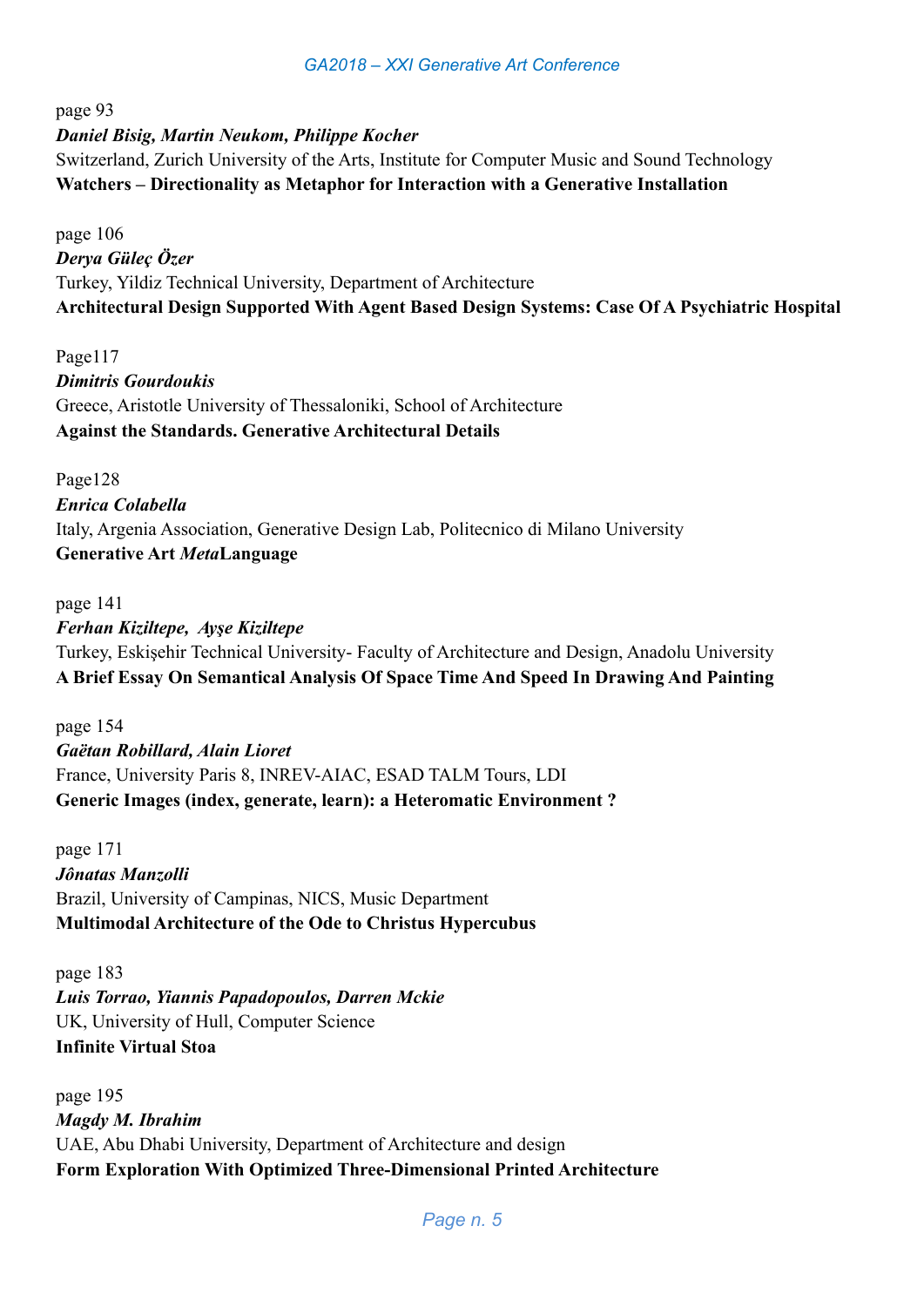page 209 *Markéta Gebrian, Miloš Florián*  Czech Republic, Czech Technical University in Prague CTU **Decadent Digital Art Growing Into Architecture For Virtual Reality + Artistic Interpretations.** 

page 225

*Maria Kallionpää, Hans-Peter Gasselseder*  KongKong, Hong Kong Baptist University, Denmark, University of Aalborg **Renewing Contemporary Music Composing, Performing, and Listening Experience – Immersion As Part Of The Creative Process And Recording** 

page 235 *Maria Lara Miró, Michael Robert Jimenez*  Austria, Technische Universität Wien, Institute of Discrete Mathematics and Geometry **From Lines To Circles: Rethinking Design Coordinates** 

page 247 *Marie-Pascale Corcuff*  France, Ecole Nationale Supérieure d'Architecture de Bretagne (ENSAB) **Distant Forces Generating Forms** 

page 264

*Monika Karwaszewska, Anna Galikowska-Gajewska*  Poland, The Stanislaw Moniuszko Academy of Music in Gdansk **Sounds And Computer - Artistic Message** 

page 278 *Nicolas Reeves, Sébastien Rodrigue, Vincent Cusson, Léonard Sauvé,*  Canada, University of Quebec in Montreal, University of Sherbrooke, University of Montreal **Esche Bach** 

page 293 *Özgür Turan, H.Alper Maral*  Turkey, Anadolu University and Ankara University Music and Fine Arts **Digital Lutherie And Digital Sound Sculptures In The Context Of Sound Plasticity** 

page 303 *Philip Galanter*  USA, Department of Visualization, Texas A&M University **Problems in Generative Art Theory and Artificial Intelligence**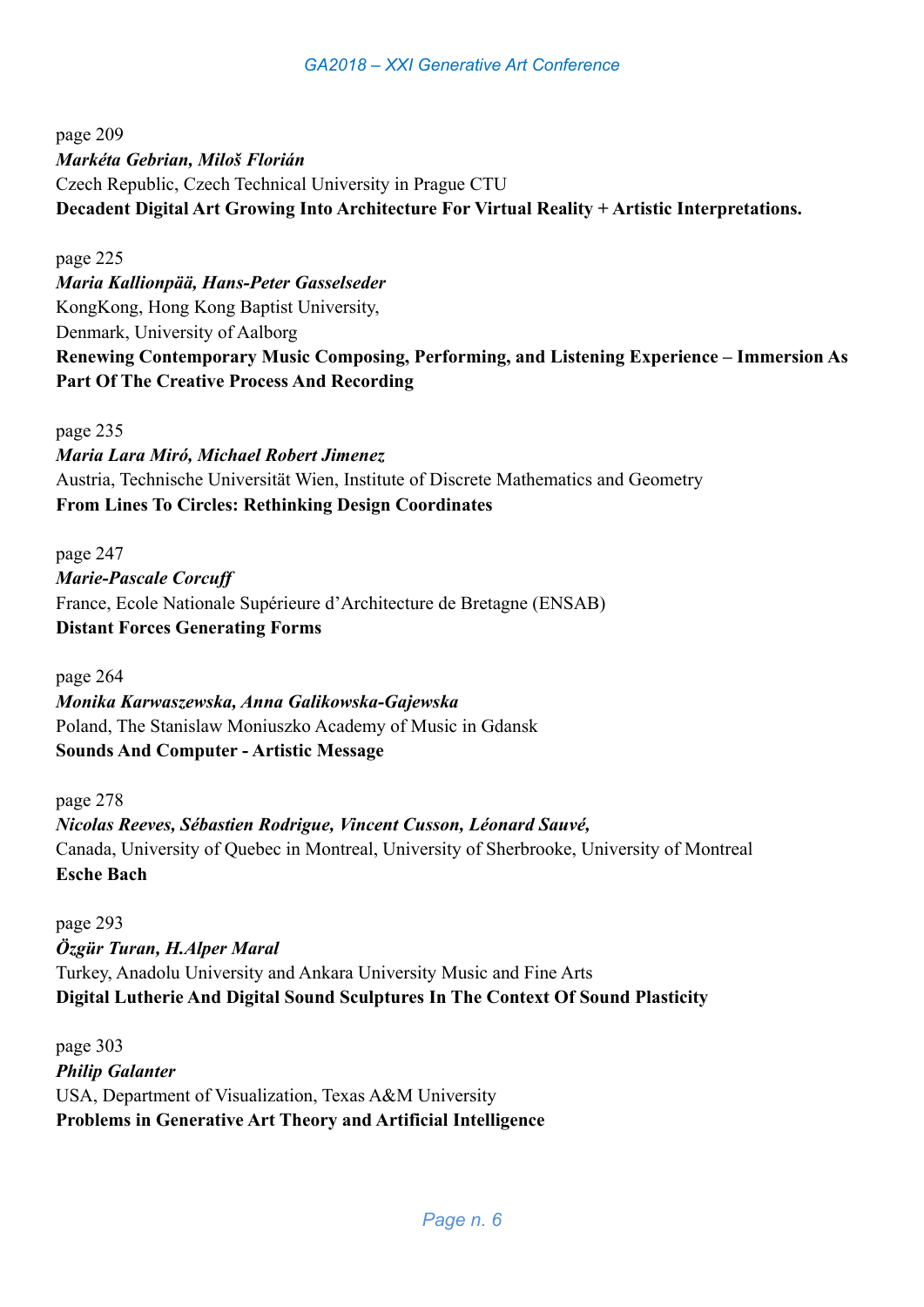#### page 304 *Philippe Kocher*  Switzerland, Zurich University of the Arts **The Piano Automaton as an Instrument for Algorithmic Music**

page 314 *Şaha Aslan, Ferhan Kiziltepe*  Turkey, TOBB ETÜ- Faculty of Architecture and Design, Eskişehir Technical University- Faculty of Architecture and Design. **The Senses In Basic Design Education** 

page 326 *Sara Pezeshk*  USA, Florida International University, Department of Architecture **Generative Pedagogy: Lost In Transition** 

page 334 *Selcuk Artut*  Turkey, Visual Arts and Visual Communication Design, Sabanci University Istanbul **Futurism Art And Its Significance To Computational Generative Art** 

page 343 *Stefanie Egger*  Austria, FH JOANNEUM Graz, Institute of Design and Communication **The Tacit Dimensions Of Design** 

Page 355 *Umberto Roncoroni*  Peru', Universidad de Lima, Faculty of Communication **Quipus, Computation And Generative Grammars** 

page 368 *Wallace S. Lages*  USA, Virginia Tech, School of Visual Arts **Exploring Artistic Multi-Agents Systems** 

#### ARTWORKS - INSTALLATIONS

page 377 *Anna Ursyn*  USA, University of Northern Colorado, Digital Media **The Rider of a Horse Across Media**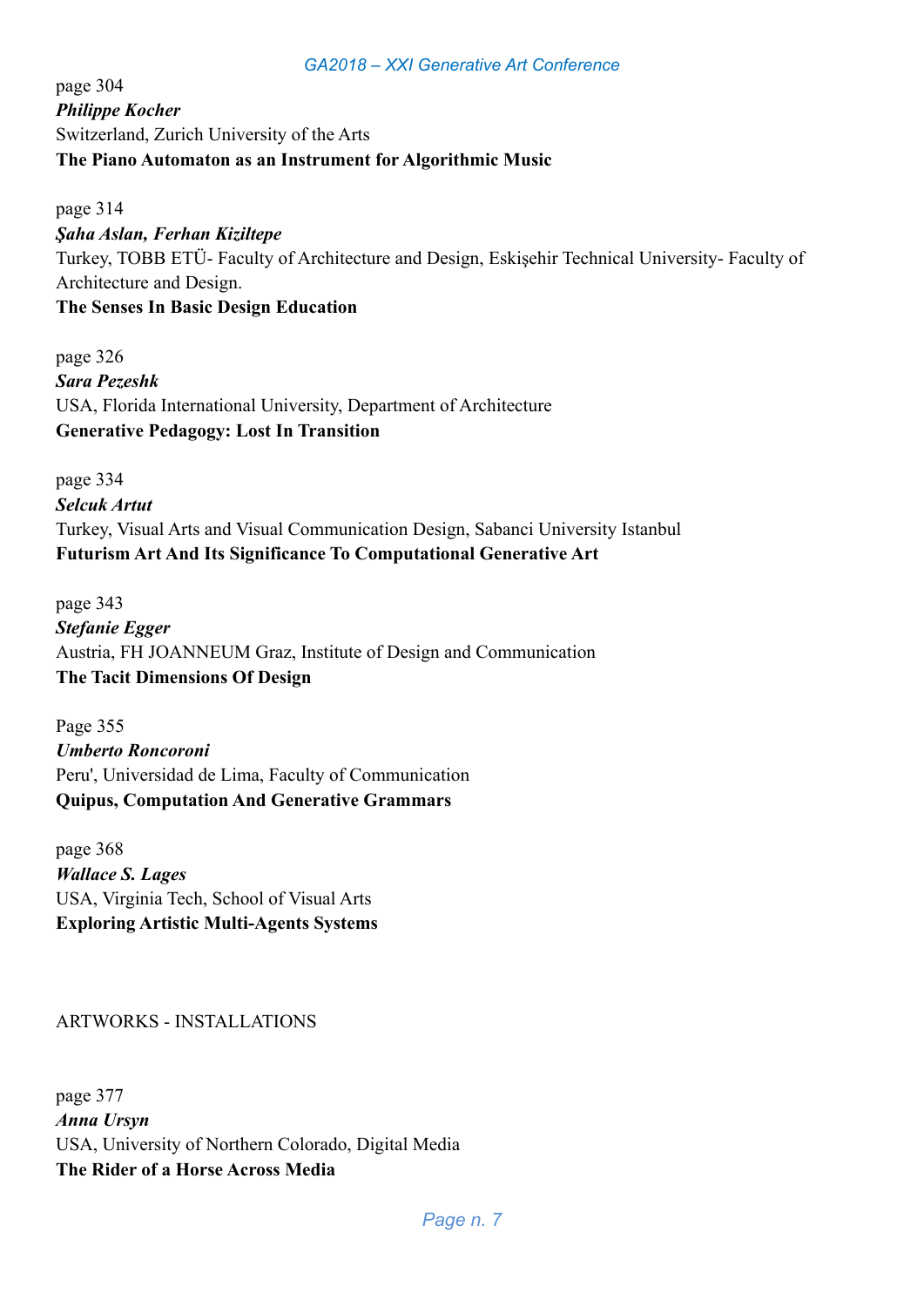page 378 *Alex Coppola*  Italy, University of Rome "La Sapienza" **Digital Craft Factory** 

page 379 *Arne Eigenfeld, Simon Overstall*  Canada, School for the Contemporary Arts, Simon Fraser University and Emily Carr University, Vancouver **VR** 

page 380 *Celestino Soddu*  Italy, Argenia Association, Generative Design Lab, Politecnico di Milano University **Futuring Verona, Homage to Palladio** 

page 383 *Chin-En kEiTH Soo*  New Zeland, Department of Computer Science, Faculty of Computing and Mathematical Science, University of Waikato **Palate** 字觉

page 384 *Daniela Sirbu*  Canada, University of Lethbridge **Generative Plant Structures – Frozen Flowers** 

page 385 *Magdalini Petroleka*  Greece, National Technical University of Athens **The Language Of The Athenian 'Akalyptos' Shape Grammars For The Design Of Open Air Cinemas In The Backyards Of The Athens City Block** 

page 389 *Philip Galanter*  USA, Department of Visualization, Texas A&M University **evoColorBox** 

page 390 *Şaha Aslan, Ferhan Kiziltepe*  Turkey, TOBB ETÜ- Faculty of Architecture and Design, Eskişehir Technical University- Faculty of Architecture and Design **Desing of The Senses**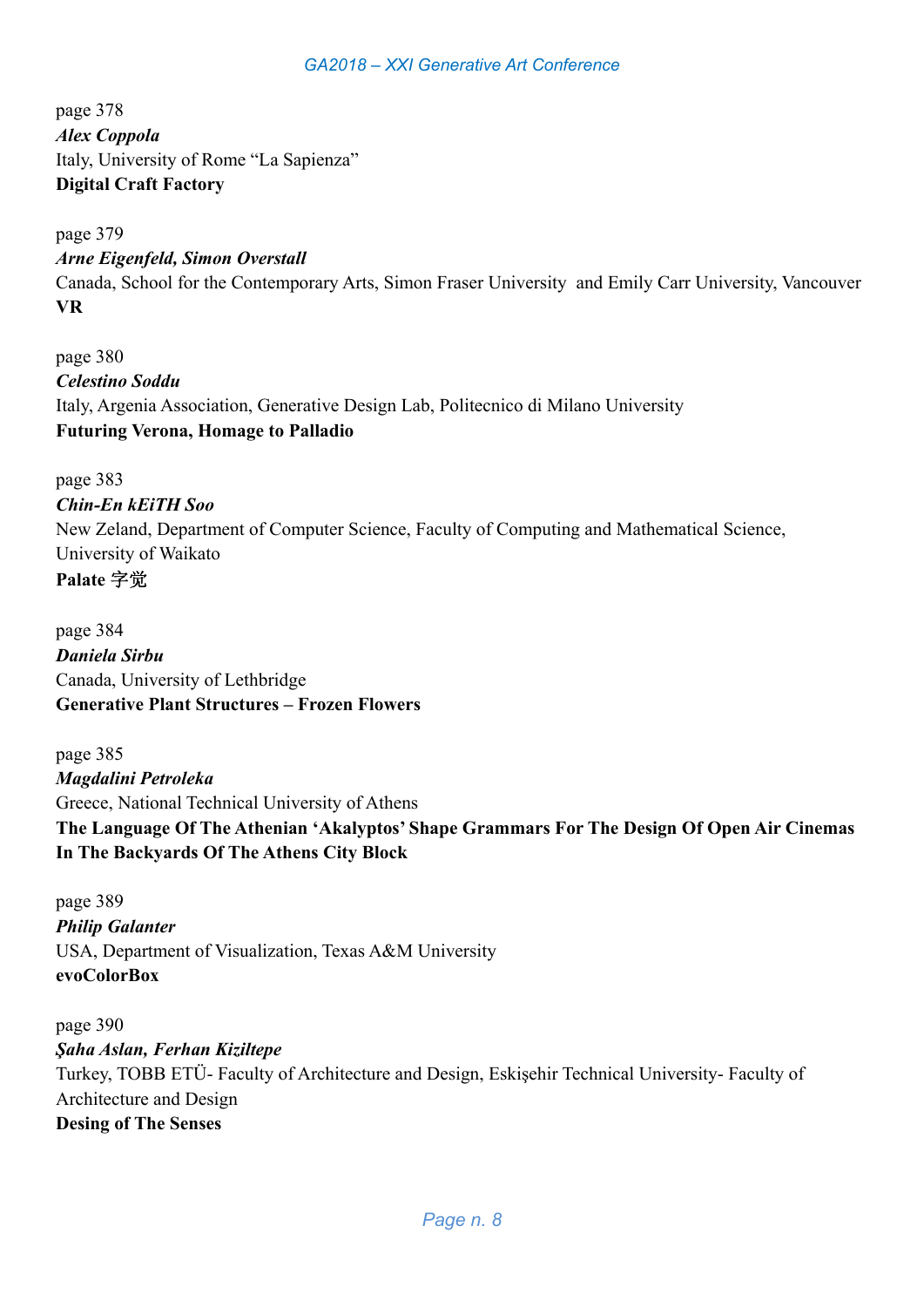page 397 *Silvija Ozola*  Latvia, Riga Technical University **Latvian Garden Of Destiny – The Place For Inspiration To Implement Dreams** 

page 415 *Tatsuo Unemi, Daniel Bisig*  Japan, Soka University, Switzerland, Zurich University of the Arts, ICST **2D Generative Faces For Evolutionary Social Simulation** 

#### LIVE PERFORMANCES

Page 424 *Arne Eigenfeld, Nicola Baroni*  Canada, School for the Contemporary Arts, Simon Fraser University, Italy, University of Bologna **Moments: Monochromatic** 

page 425 *Fabio Bernardi, Andrea Simonetto*  Italy, Accademia di Belle Arti di Carrara, Bologna University **Gadgety Sound System** 

page 426 *Fernanda Nardy Bellicieri, Ângelo Dimitre, Daniel de Thomaz, Wilton Luiz De Azevedo*  Brazil, Mackenzie Presbiterian University, Lhudi **Alchemedia: Flow-Sonorities** 

page 427 *Ken Byers*  UK, School of Media, Culture and Society. University of the West of Scotland UK **Embodied Interactive Sound** 

page 428 *Labora Media*  Germany, Labora Media **Generative Radio Station** 

page 429 *Małgorzata Dancewicz, Krzysztof Pawlik*  Poland, Inire **Transcape Disturbances**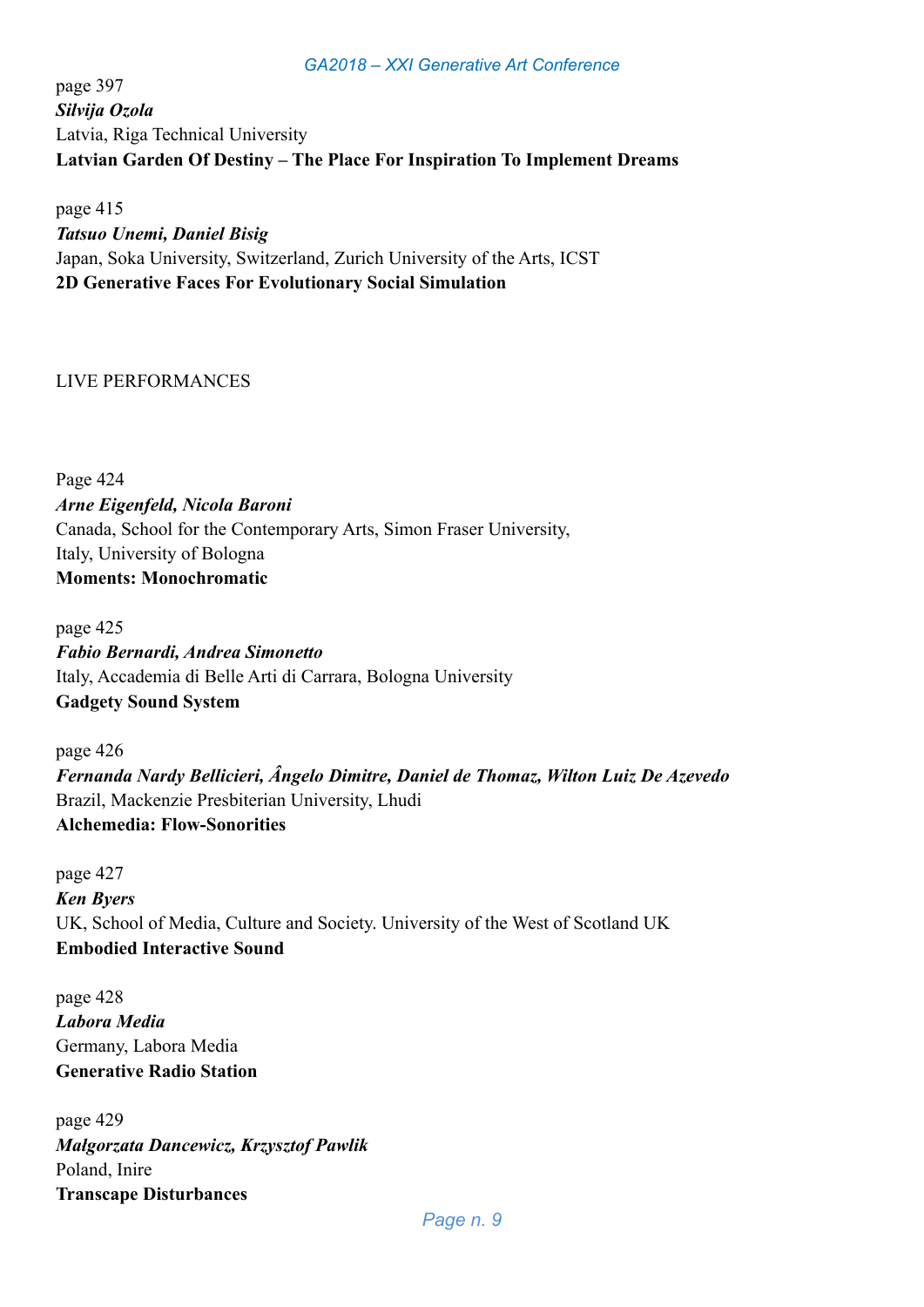page 430 *Slawomir Wojtkiewicz*  Poland, Technical University of Bialystok, Faculty of Civil and Environmental Engineering **Apoptosis. The intersection of drawings, painting and animation**

page 431 *Selcuk Artut*  Turkey, Visual Arts and Visual Communication Design, Sabanci University Istanbul **Futurism Art And Its Significance To Computational Generative Art** 

page 432 *Val Sirbu, Daniela Sirbu*  Canada, University of Lethbridge, University of Alberta, Edmonton *Evolving Landscapes - Winterscapes* 

Page 433 *Jônatas Manzolli, Paulo Ronqui*  Brazil, University of Campinas, NICS, Music *The Ode to Christus Hypercubus* 

page 434 *Wallace S. Lages*  USA, Virginia Tech, School of Visual Arts **Multiple Realities**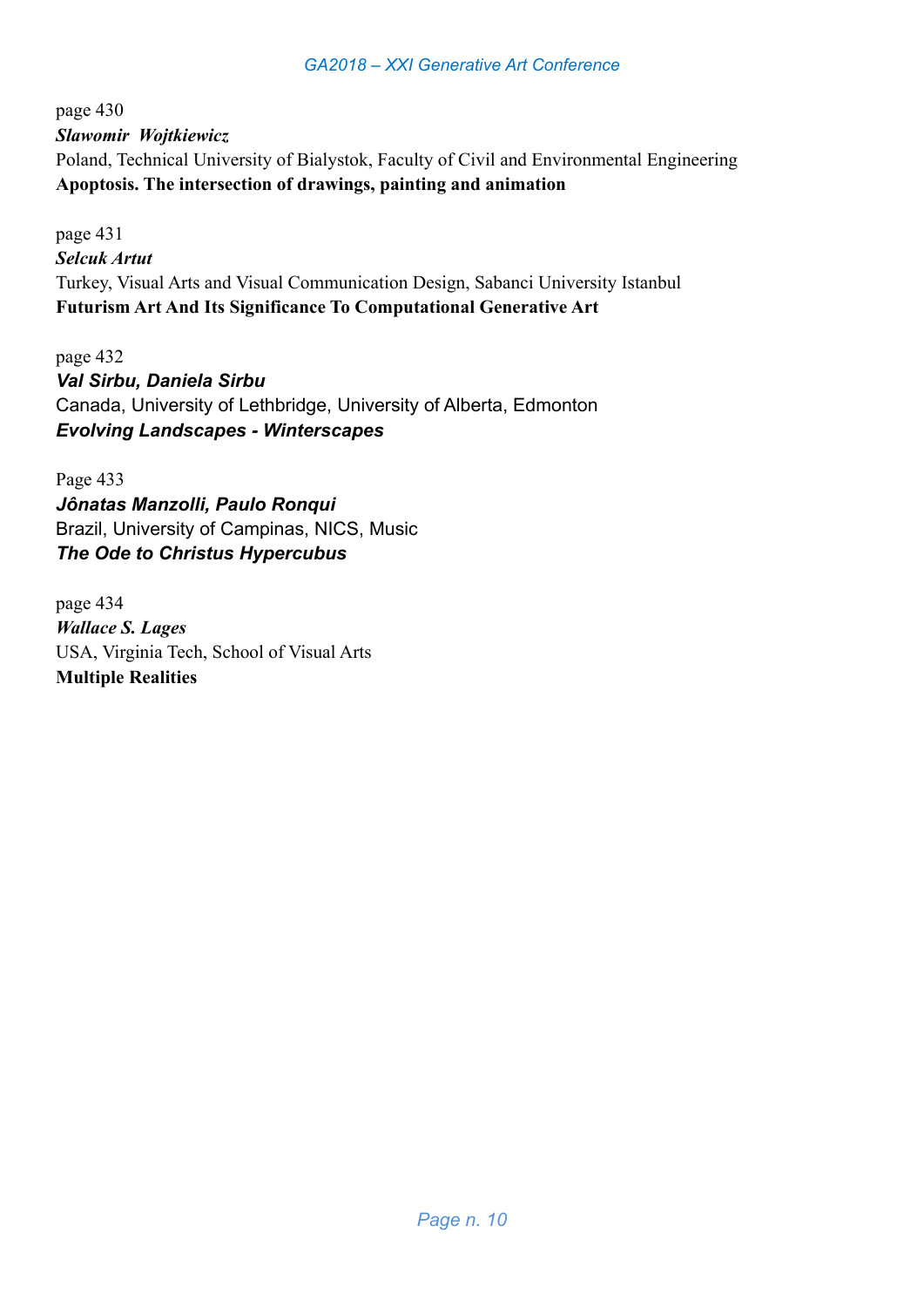

Drawing by Piasanello, Verona, at Louvre museum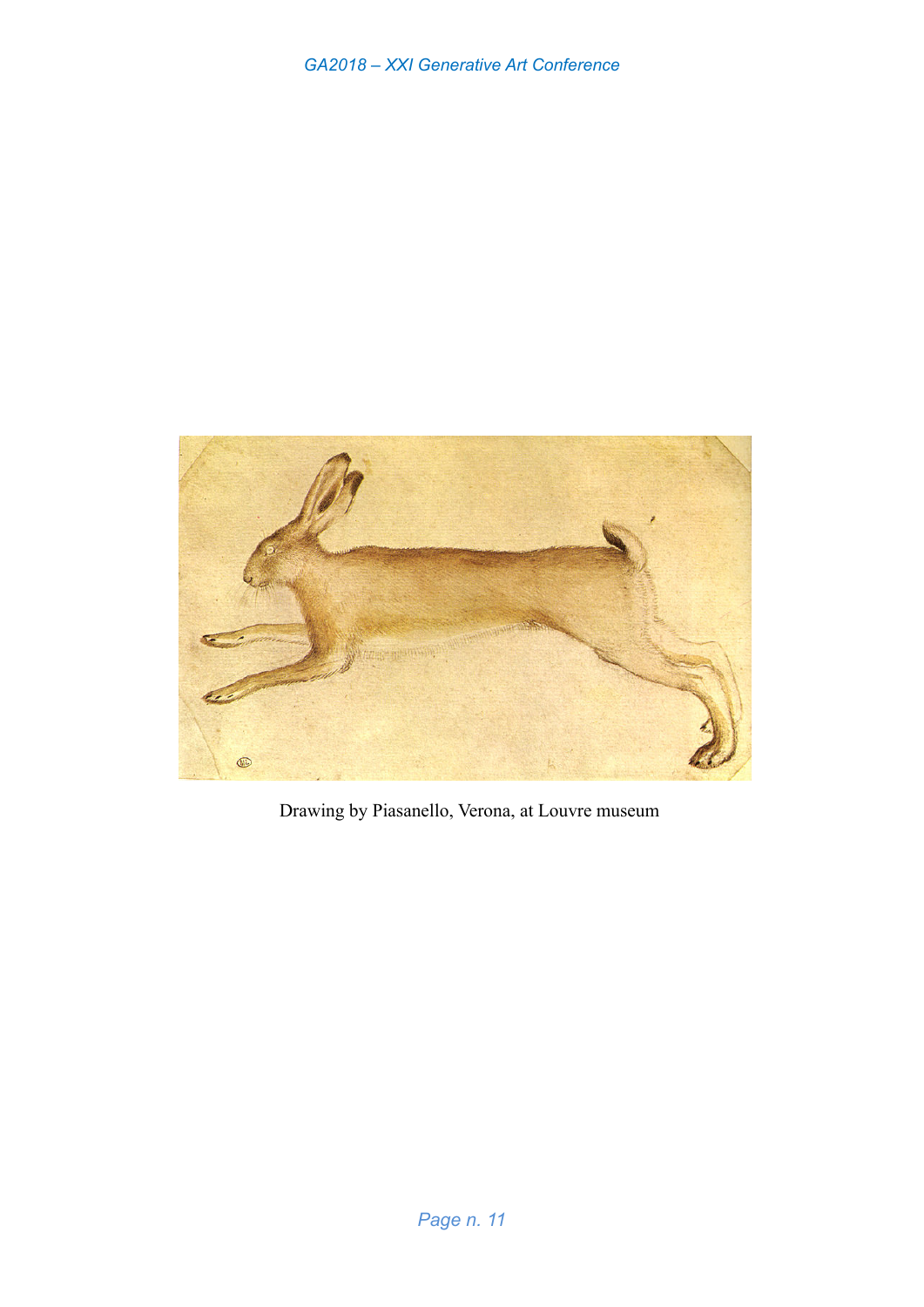### Generative Art Organicity The similarity between Nature and Generative Art Process

Opening this XXI International Generative Art Conference we would like to thank the Museum of Natural History of Verona and in particular Director Francesca Rossi and the Library Dean Bruna Burato. They welcomed us this year in this wonderful city giving the opportunity of the experience to directly evaluate the similarity between Nature and Art.

Verona is a wonderful city full of Roman and Renaissance artworks and architecture and the unique Italian city of love.

So we can directly compare Generative Art experiences with the evolutionary history of Nature. Our hope is that this unique experience can generate, in all participants, new fields of investigation in their artworks.

A fantastic event gives us a great pleasure: Matteo Peraro e Davide Stupazzoni two workers of Melegatti company that produce the best Pandoro in Verona decided to preserve each day the lievito Madre (mother yeast) that represent the generative tradition of the product quality of their company. They worked each day for free instead of the company was closed for economic management problems. It's a great example of Italian workers for preserving tradition.

The generative formal logic of our peculiar making Art follows the steps of the Natural structure and process. Each generated event is a unique event in multiple variations strongly connected with an idea as genetic code.

The progressive moments of our creative process follow completely the construction and evolution of event species. Observing how, during time evolution, natural species changed preserving their identity and uniqueness, is an essential observation point of view for the generation of artificial species. This in imitation of the natural process of endless representation of the same natural codes.

Following this Nature similarity, we are able to consider two fundamental aspects of the generative process: the organicity and the ability to learn from experience.

Organicity is without any doubt one of the characteristics of generative artworks. From so many centuries human beings created artworks following the harmony of nature, gaining a progressive experience toward complexity.

This similarity between Nature and Art that was missed in the last century is, in our time, re-discovered for gaining a new harmonic configuration performing at the best the new digital technology.

We can identify this generative process as a new organic vision of Nature by creating non-linear systems connecting the whole and all its parts in a fragment of time. Our